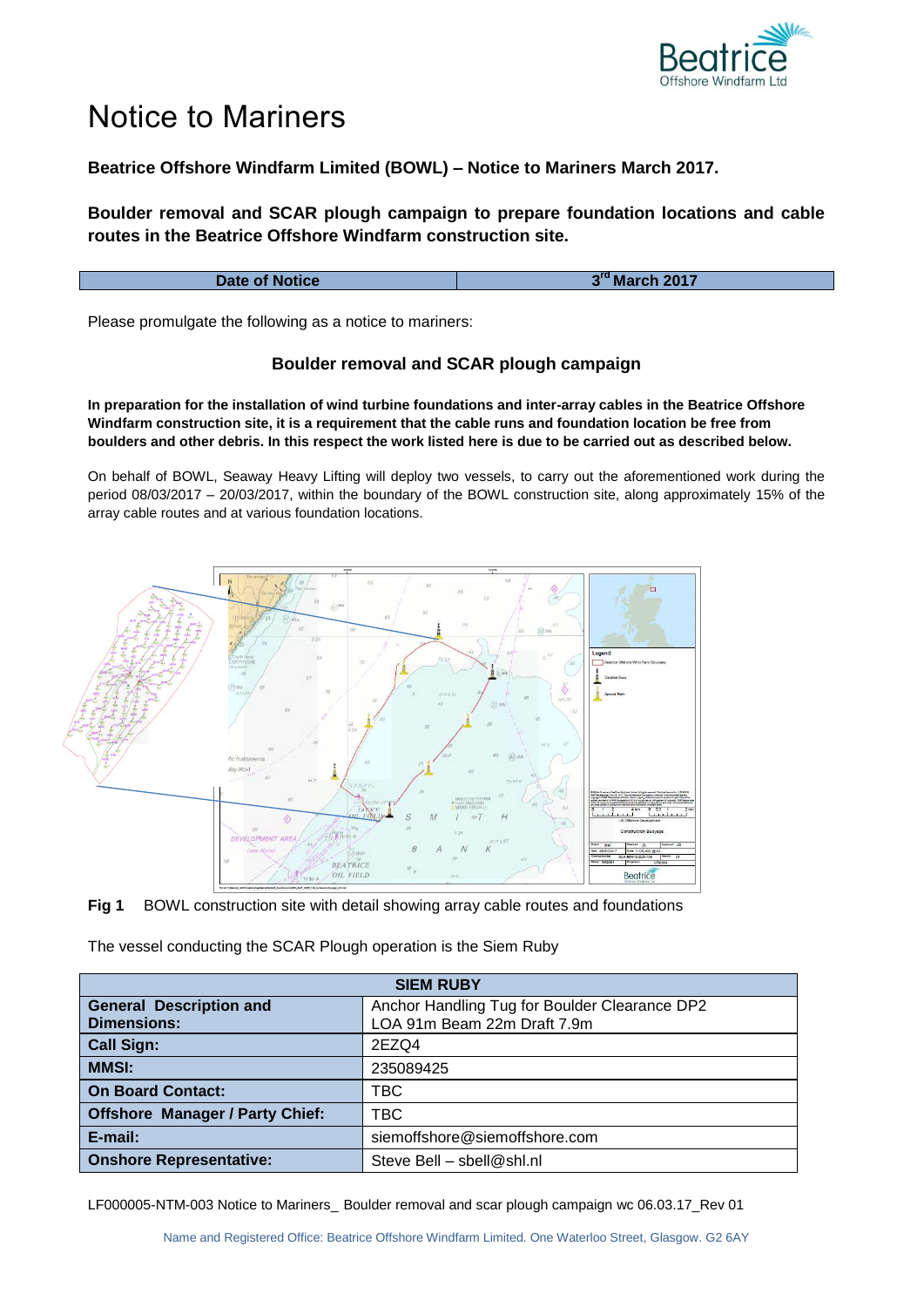



The Siem Ruby will deploy and tow an Ecosse Subsea Systems 15m SCAR Plough. The plough will be deployed over the stern roller and the tow will extend approximately 100m astern of the vessel. Around 15% of the overall array cable routes will be prepared using this system.



## **Fig 2** Ecosse Subsea Systems 15m SCAR Plough

The vessel conducting the boulder removal operation is the Siem N-Sea

| <b>SIEM N-Sea</b>                      |                                          |
|----------------------------------------|------------------------------------------|
| <b>General Description and</b>         | Boulder Removal Vessel - Cable Route DP2 |
| <b>Dimensions:</b>                     | LOA 94m Beam 20m Draft 7.9m              |
| <b>Call Sign:</b>                      | C6YG5                                    |
| <b>MMSI:</b>                           | 3110311800                               |
| <b>On Board Contact:</b>               | TBC                                      |
| <b>Offshore Manager / Party Chief:</b> | TBC                                      |
| E-mail:                                | siemoffshore@siemoffshore.com            |
| <b>Onshore Representative:</b>         | Steve Bell - sbell@shl.nl                |

LF000005-NTM-003 Notice to Mariners\_ Boulder removal and scar plough campaign wc 06.03.17\_Rev 01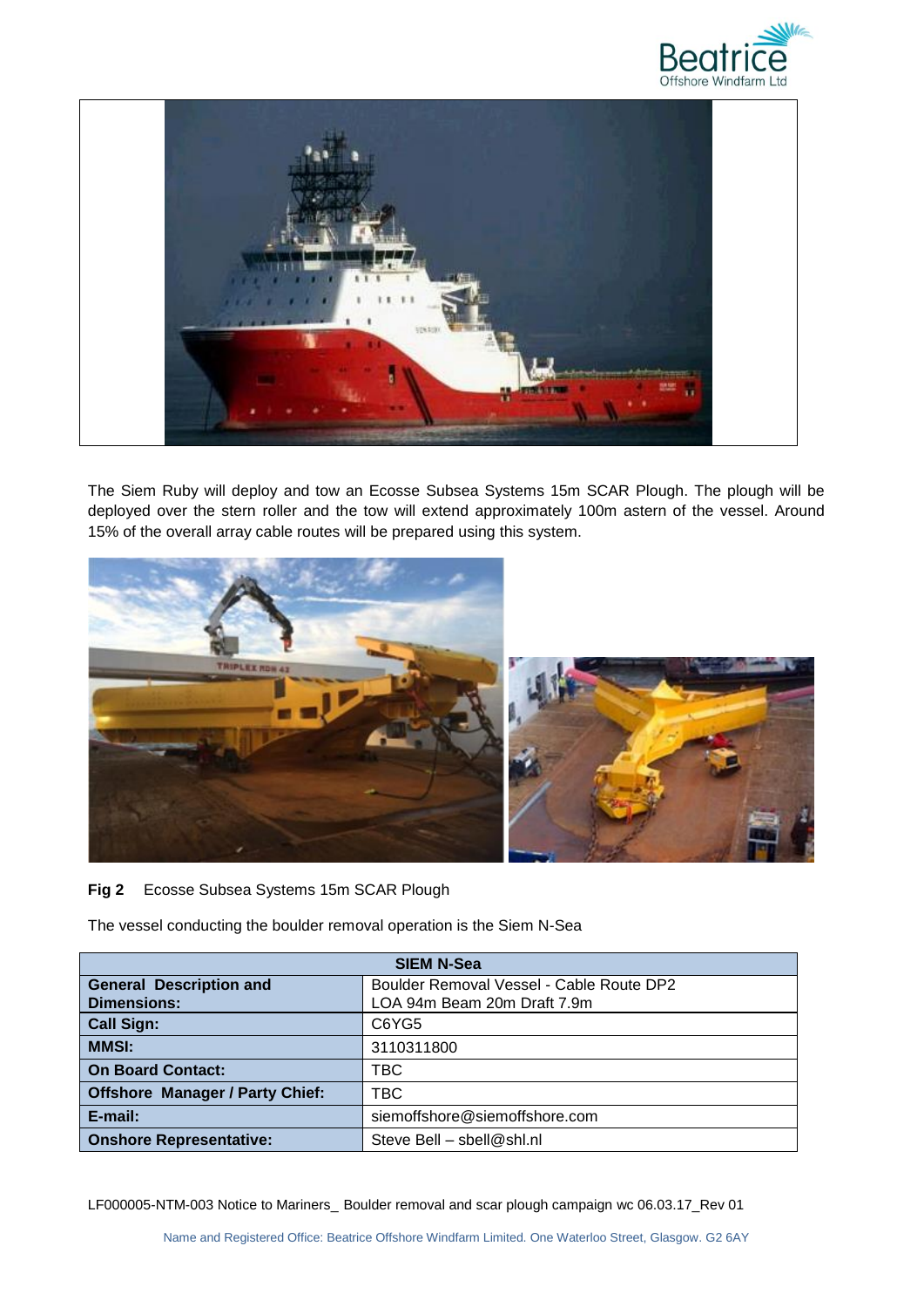



The Siem N-Sea will deploy a UTROV (Utility ROV) grabber system to pinpoint and remove individual boulders from foundation locations. The UTROV is a remotely operated system with lights and a suite of survey equipment mounted over a grabber tool. The Siem N-Sea will operate in DP at various foundation locations.



**Fig 3** UTROV Grabber system for boulder removal

The Siem Ruby and Siem N-Sea will exhibit appropriate lights and shapes prescribed by the International Regulations for Preventing Collisions at Sea; relative to the operation. They will also transmit an AIS message.

MARINERS ARE ADVISED to navigate with caution and keep continuous watch on VHF Ch. 70/16 when navigating the area.

Fisheries liaison associated with the activity will be co-ordinated by Brown and May Marine. For any commercial fishery queries please contact: Alex Winrow-Giffin, telephone: +44 (0)1379 872145 and mobile: +44 (0)7702 710178

Any questions regarding this Notice to Mariners should be directed to Beatrice Offshore Wind Farm Marine Coordination office.

LF000005-NTM-003 Notice to Mariners\_ Boulder removal and scar plough campaign wc 06.03.17\_Rev 01